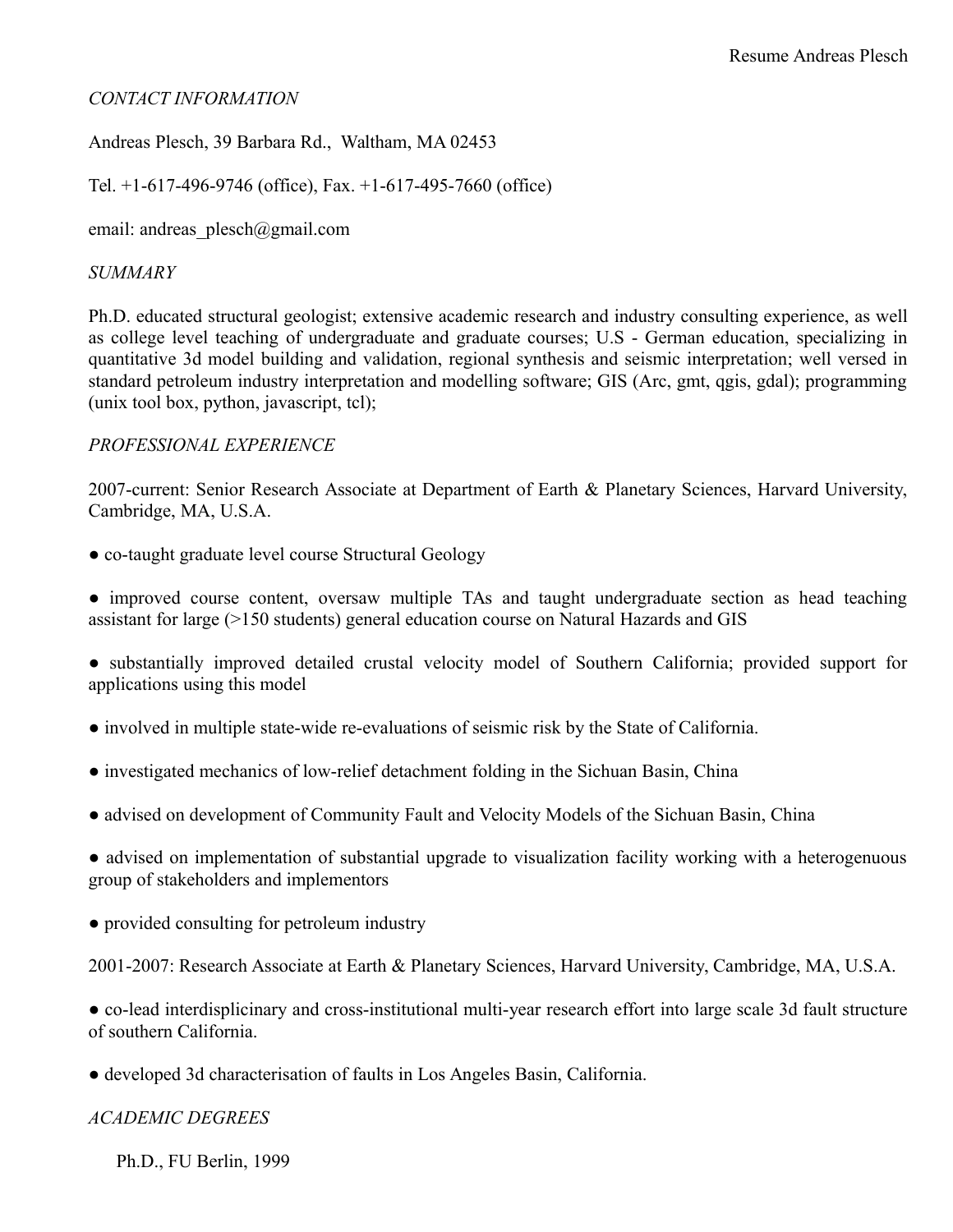M.S., SUNY Albany University, 1994

# *POSITIONS HELD*

2001-current: Research Associate at Earth & Planetary Sciences, Harvard University, Cambridge, MA, U.S.A.

1999-2001: Post-Doctoral Fellow at Earth & Planetary Sciences, Harvard University, Cambridge, MA, U.S.A.

1995-1999: Ph.D. student at the GeoForschungsZentrum Potsdam, Germany

1991-1994: Teaching Assistant at the department of Earth Sciences of the University at Albany, NY, U.S.A.

## *PUBLICATIONS*

Tape, C., Plesch, A., and Shaw, John H. and Gilbert, H., 2012, Estimating a Continuous Moho Surface for the California Unified Velocity Model, Seismological Research Letters Volume 83, Number 4, pp. 728-735. doi: 10.1785/0220110118

Nicholson, C., Plesch. A., Shaw, J., and Hauksson, E., 2012, Upgrades and Improvements to the SCEC Community Fault Model: Increasing 3D fault complexity and Compliance With Surface And Subsurface Data, SCEC Annual Meeting, Proceedings and Abstracts, v. XXII, p. 125.

Jordan, TH., Plesch, A., and Shaw, JH., 2012, Stochastic Descriptions of Basin Velocity Structure from Analyses of Sonic Logs and the SCEC Community Velocity Model (CVM-H), SCEC Annual Meeting, Proceedings and Abstracts, v. XXII, p. 112.

Tape C., E. Casarotti, A. Plesch, and J.H. Shaw, 2011, Seismogram-Based Assessment Of The Southern California Seismic Velocity Model CVM-H 11.9 With 234 Reference Earthquakes, SCEC Annual Meeting, Proceedings and Abstracts, v. XXI, p. 241.

Plesch A., C. Tape, R. Graves, J.H. Shaw, P. Small, and G. Ely, 2011, Updates for the CVM-H Including New Representations of the Offshore Santa Maria And San Bernardino Basins And a New Moho Surface, SCEC Annual Meeting, Proceedings and Abstracts, v. XXI, p. 217.

Nicholson C., A. Plesch, and J.H. Shaw, 2011, CFM V.4.0: Continued Upgrades And Improvements To The SCEC Community Fault Model And Its Associated Fault Database, SCEC Annual Meeting, Proceedings and Abstracts, v. XXI, p. 211.

Graves R.W., A. Plesch, and J. Shaw, 2011, Testing SCEC 3d Seismic Velocity Models In The San Bernardino And Los Angeles Basin Regions, SCEC Annual Meeting, Proceedings and Abstracts, v. XXI, p. 171.

Tape C., A. Plesch, and J.H. Shaw, 2011, Expansion Of CVM-H 6.2 To Offshore And Central California, SCEC Annual Meeting, Proceedings and Abstracts, v. XX, p. 282.

Tape C., Q. Liu, J. Tromp, A. Plesch, and J. Shaw, 2011, Time Reversal Seismic Imaging Using Laterally Reflected Surface Waves In Southern California, SCEC Annual Meeting, Proceedings and Abstracts, v. XX, p. 282.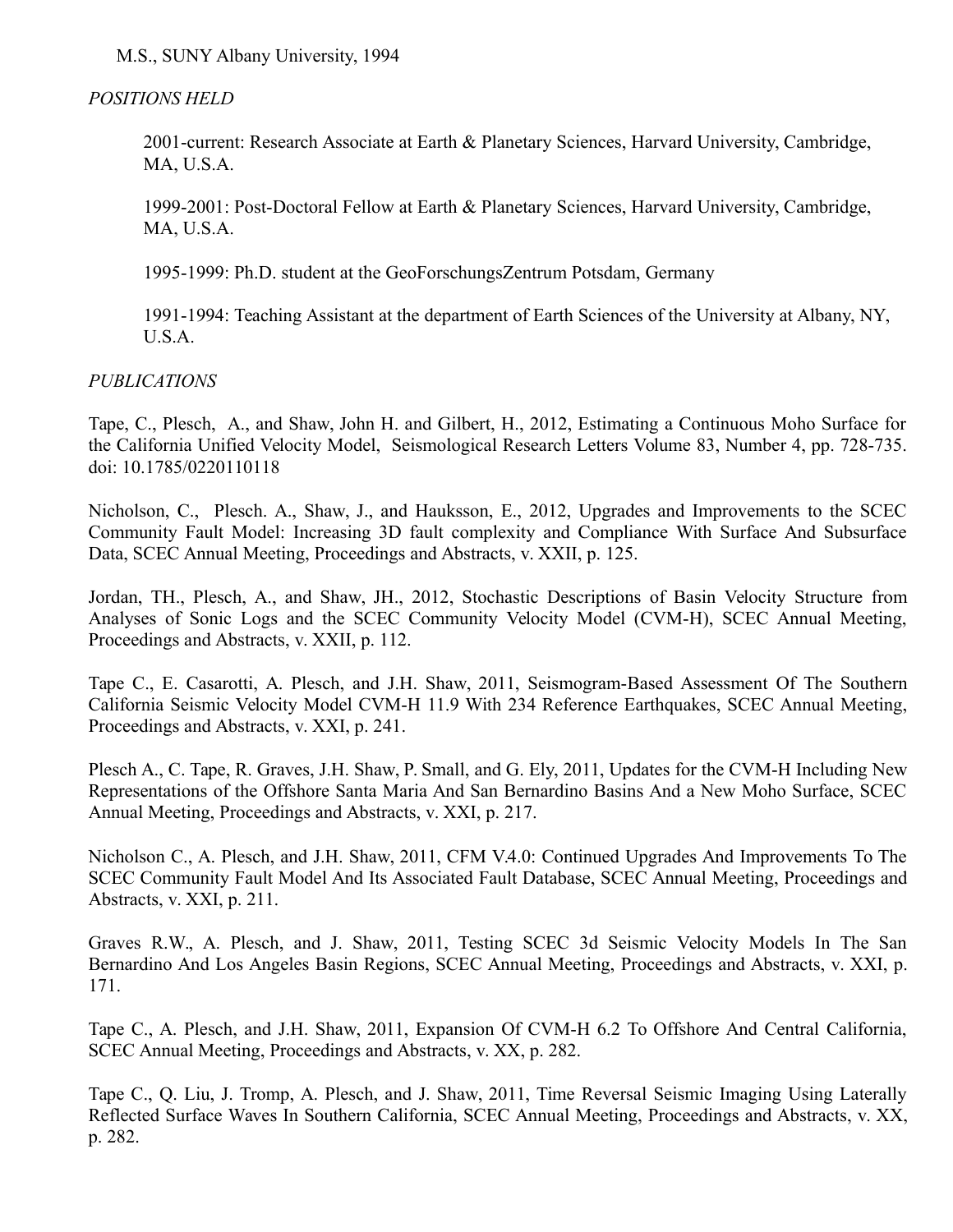Small P., P. Maechling, G. Ely, K. Olsen, K. Withers, R. Graves, T. Jordan, A. Plesch, and J. Shaw, 2011, SCEC CVM-Toolkit (CVM-T) -- High Performance Meshing Tools For SCEC Community Velocity Models, SCEC Annual Meeting, Proceedings and Abstracts, v. XX, p. 276.

Plesch, A. and J.H. Shaw, 2010, Statewide Community Fault Model, SCEC Annual Meeting, Proceedings and Abstracts, v. XX, p. 262.

Nicholson, C., Hauksson, E., and Plesch, A. , 2010, Revised 3d Fault Models for the Southern San Andreas Fault System Extending From San Gorgonio Pass to the Salton Sea. Abstracts with Programs - Geological Society of America, 42(4), p. 69

Plesch A., Nicholson, C., Shaw, J.H., Hauksson, E., and Shearer, P.M., 2010, New Developments For The SCEC Community Fault Model And Its Associated Fault Database, SCEC Annual Meeting, Proceedings and Abstracts, v. XX, p. 261.

Nicholson C, Hauksson E, Plesch A., and Shearer PM, 2009, Revised 3d Fault Models For CFM Along The Southern San Andreas And Elsinore-Earthquake Valley Fault Systems, SCEC Annual Meeting, Proceedings and Abstracts, v. XIX, p. 264.

Plesch A., Tape C., Shaw J., and members of the USR working group, 2009, CVM-H 6.0: Inversion Integration, The San Joaquin Valley And Other Advances in the Community Velocity Model, SCEC Annual Meeting, Proceedings and Abstracts, v. XIX, p. 260.

Casarotti, E., Magnoni, F., Le Goff, N., Martin, R., Komatitsch, D., Plesch, A., Nissen-Meyer, T., Luo, Y., Tromp, J. (2008). Mesh generation for short-period seismic wave propagation based upon the spectralelement method; southern california. EOS, Transactions, American Geophysical Union, 89(53), 23-1875.

Benesh, N., Plesch, A., and Shaw J., 2008, Investigating the Mechanics of Fault-Bend Folding with the Discrete Element Method, *Abstracts with Programs - Geological Society of America*, Vol. 40, No. 6.

Plesch, A., Benesh, N., Guzofski, C., and Shaw, J., 2008, Evaluating 3D Finite Element–Based Structural Restoration Methods through Applications to Discrete Element Forward Models and Natural Examples, *Abstracts with Programs - Geological Society of America*, Vol. 40, No. 6.

Plesch, A., Shaw, J., Hauksson, E., and Tanimoto, T., 2008, SCEC community velocity model (CVM-H 5.5), *2008 SCEC Annual Meeting*, *Proceedings and Abstracts*, v. XVIII, p. 142.

Nicholson, C., Hauksson, E., Plesch, A., and Shearer, P., 2008, Resolving 3D fault geometry at depth along active strike-slip faults: simple or complex, *2008 SCEC Annual Meeting*, *Proceedings and Abstracts*, v. XVIII, p. 143.

Nicholson, C., Plesch, A., Lin, G., Shearer, P., and Hauksson, E., 2007, Evaluating SCEC 3D Community Fault Model v3.0 and Regional Seismicity Catalogs, *2007 SCEC Annual Meeting*, *Proceedings and Abstracts*, v. XVII, p. 149.

Plesch, A., Suess, P., Munster, J., Shaw, J., Hauksson, E., Tanimoto, T., and members of the USR Working Group, 2007, A new velocity model for southern California: CVM-H 5.0, *2007 SCEC Annual Meeting*, *Proceedings and Abstracts*, v. XVII, p. 159.

Plesch A, Shaw J H, and Kronman, D, 2006, Mechanics of low-relief detachment folding in the Bajiaochang field, Sichuan Basin, China, *Bulletin of the American Association of Petroleum Geologists, accepted for publication*.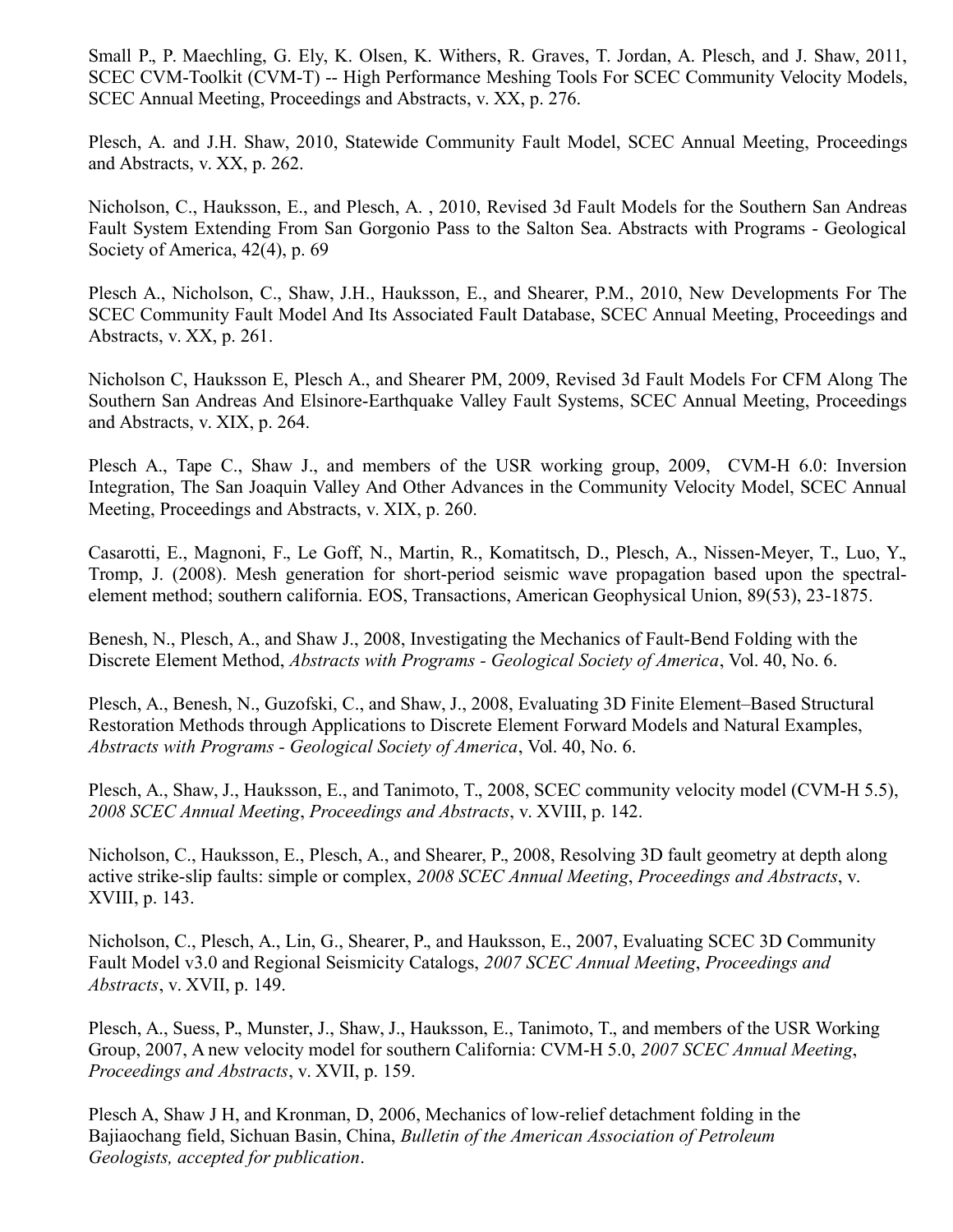Plesch, A, Shaw, J H, and SCEC USR focus group members, 2006, The Community Fault Model (CFM) Version 3.0 and related fault models for Southern California, *2006 SCEC Annual Meeting*, *Proceedings and Abstracts*, v. XVI, p. 144.

Plesch A, Shaw J, Benson C, Bryant W A, Carena S, Cooke M, J F Dolan, Fuis G, Gath E, Grant L, Hauksson E, Jordan T H, Kamerling M, Legg M, Lindvall S, Magistrale H, Nicholson C, Niemi N, Oskin M E, Perry S, Planansky G, Rockwell T, Shearer P, Sorlien C, Suess P M, Suppe J, Treiman J, Yeats R, 2005, Community Fault Model (CFM) for Southern California, *Bulletin of the Seismological Society of America*, *vol. 97, no. 6, pp. 1793-1802.*

Plesch, A, Shaw, J H, and SCEC USR focus group members, 2005, The Community Fault Model Version 2.5 and Associated Models, *2005 SCEC Annual Meeting, Proceedings and Abstracts,* v. XV, p.168.

Plesch, A, Shaw, J H, SCEC USR focus group members, 2004, Community Fault Model (CFM) and Community Block Model (CBM) for Southern California, *2004 SCEC Annual Meeting, Proceedings and Abstracts*, v. XIV, p.144.

Plesch, A, Shaw, J H, SCEC CFM Working Group, 2003, SCEC CFM - A WWW Accessible Community Fault Model for Southern California, *Eos Transactions, American Geophysical Union*, Fall meeting, Suppl., v. 84, no. 46, F1004.

Plesch, A, Shaw, J H, SCEC CFM Working Group, 2003, CFM – A Community Fault Model for Southern California, *2003 SCEC Annual Meeting, Proceedings and Abstracts*, v. XIII, p.128.

Plesch, A, Shaw, J H, SCEC CFM Working Group, 2003, SCEC 3D community fault model for southern California, *Eos Transactions, American Geophysical Union*, Fall meeting, Suppl., v. 83, no. 47, p. F1065.

Shaw, J H; Plesch, A; Dolan, J F; Pratt, T L; Fiore, P, 2002, Puente Hills Blind-thrust System, Los Angeles, California, *Bulletin of the Seismological Society of America*, v. 92, no. 8, p. 2946-2960.

Plesch, A, Shaw, J H, 2002 SCEC CFM-A Working Group, 3-D Fault Model (CFM-A) for Southern California, *2002 SCEC Annual Meeting, Proceedings and Abstracts*, p.113.

Pratt, T L; Shaw, J H; Dolan, J F; Christofferson, S A; Williams, R A; Odum, J K; Plesch, A, 2002, Shallow seismic imaging of folds above the Puente Hills blind-thrust fault, Los Angeles, California, *Geophysical Research Letters*, v. 29, no. 9, p. 4.

Plesch, A; Shaw, J H, 2001, 3-D model of earthquake sources in the Los Angeles Basin, CA, *Eos. Transactions, American Geophysical Union*, Fall meeting, Suppl., v. 82, no. 47, p. F805.

Plesch, A; Shaw, J H, 2001, 3D earthquake sources in the Los Angeles Basin, CA, *Abstracts with Programs - Geological Society of America*, v. 33, no. 6, p. 392.

Plesch, A, Shaw, J H , 2001, Prototype 3-D Fault Model for the Los Angeles Basin, CA, *2001 SCEC Annual Meeting, Proceedings and Abstracts*, p.104.

Plesch, A; Shaw, J H, 2001, 3-D fault architecture of the Los Angeles Basin, CA, *Annual Meeting Expanded Abstracts - American Association of Petroleum Geologists*, v. 2001, p.158-159.

Shaw, J H; Plesch, A; Fiore, P; Dolan, J F; Christofferson, S A; Pratt, T L; Williams, R A; Odum, J K, 2000, Structural geometry, segmentation, and slip on the Puente Hills blind-thrust system: Implications for earthquake hazards in metropolitan Los Angeles, *Eos Transactions, American Geophysical Union,* Fall